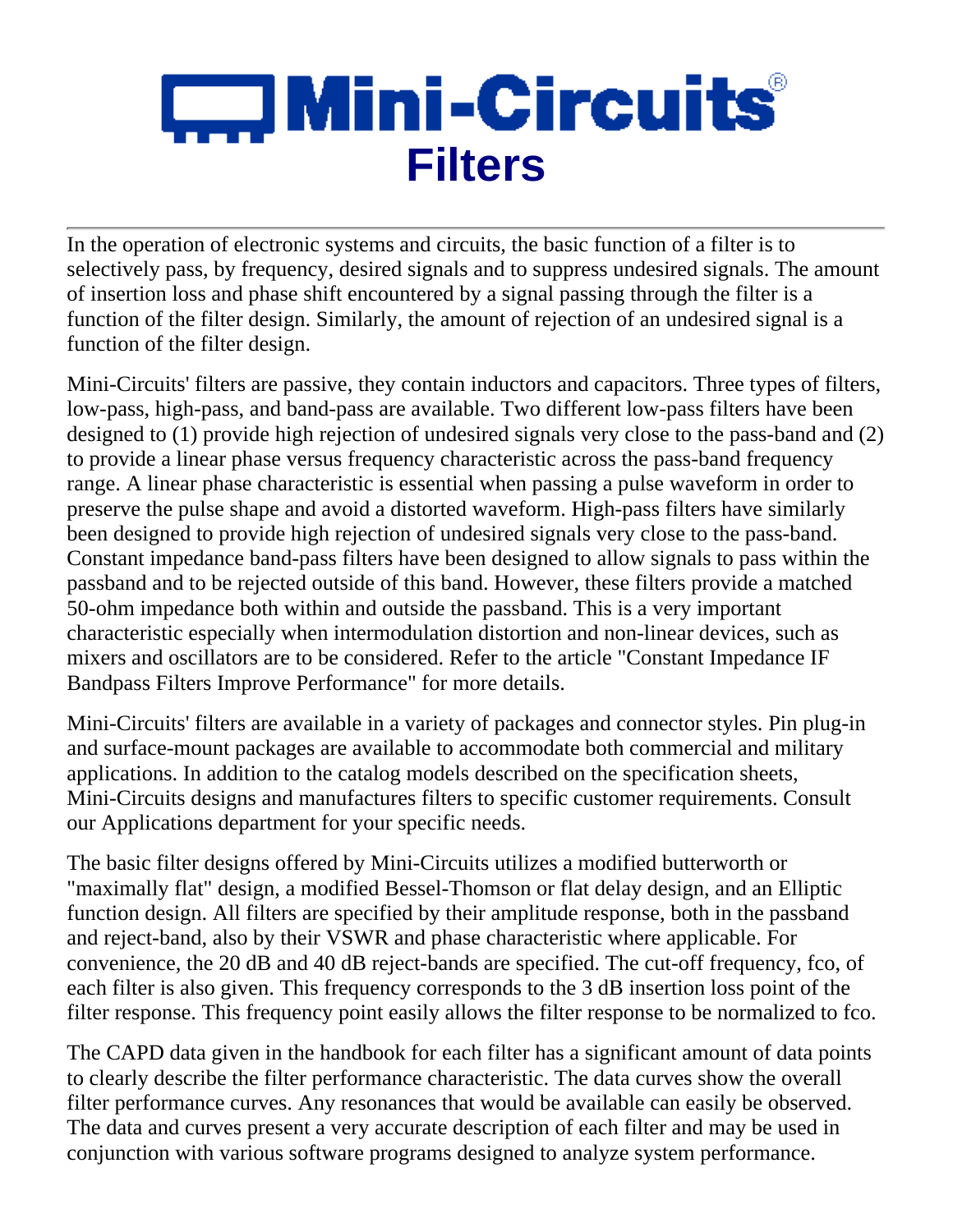

## **Modern Definition of Terms**

## **insertion loss**

is equal to the difference in dB power measured at the filter input and at the filter output. The power measured at the filter input is equal to the measured power when the filter is replaced by a properly matched power meter or network analyzer. The input impedance of the measuring instrument should be equal to the characteristic impedance of the filter or system. Unless otherwise specified, Mini-Circuits' filters are designed for 50 ohm systems. Similarly, the power measured at the filter output is equal to the measured power when the filter is terminated by the same measuring instrument as discussed. The insertion loss will be equal to the sum of three loss factors. One is the loss due to the impedance mismatch at the filter input, the second is due to the mismatch at the filter output, and the third is due to the dissipative loss associated with each reactive element within the filter.

## **passband**

is equal to the frequency range for which the filter insertion loss is less than a specified value. For example, most of the Mini-Circuits' low-pass filter models are specified to have a maximum insertion loss value of 1 dB within the passband.

## **stopband**

is equal to the frequency range for which the filter insertion loss is greater than a specified value. For example, most of the Mini-Circuits' low-pass filter models are characterized by the frequency range where the insertion loss is greater than 20 dB and 40 dB in the stopband. These two values are arbitrary; they could easily have been chosen for some other values. The purpose of selecting 20 dB and 40 dB is two-fold. One is to provide the design engineer with a simple means to calculate the frequency selectivity of the filter. The second is to allow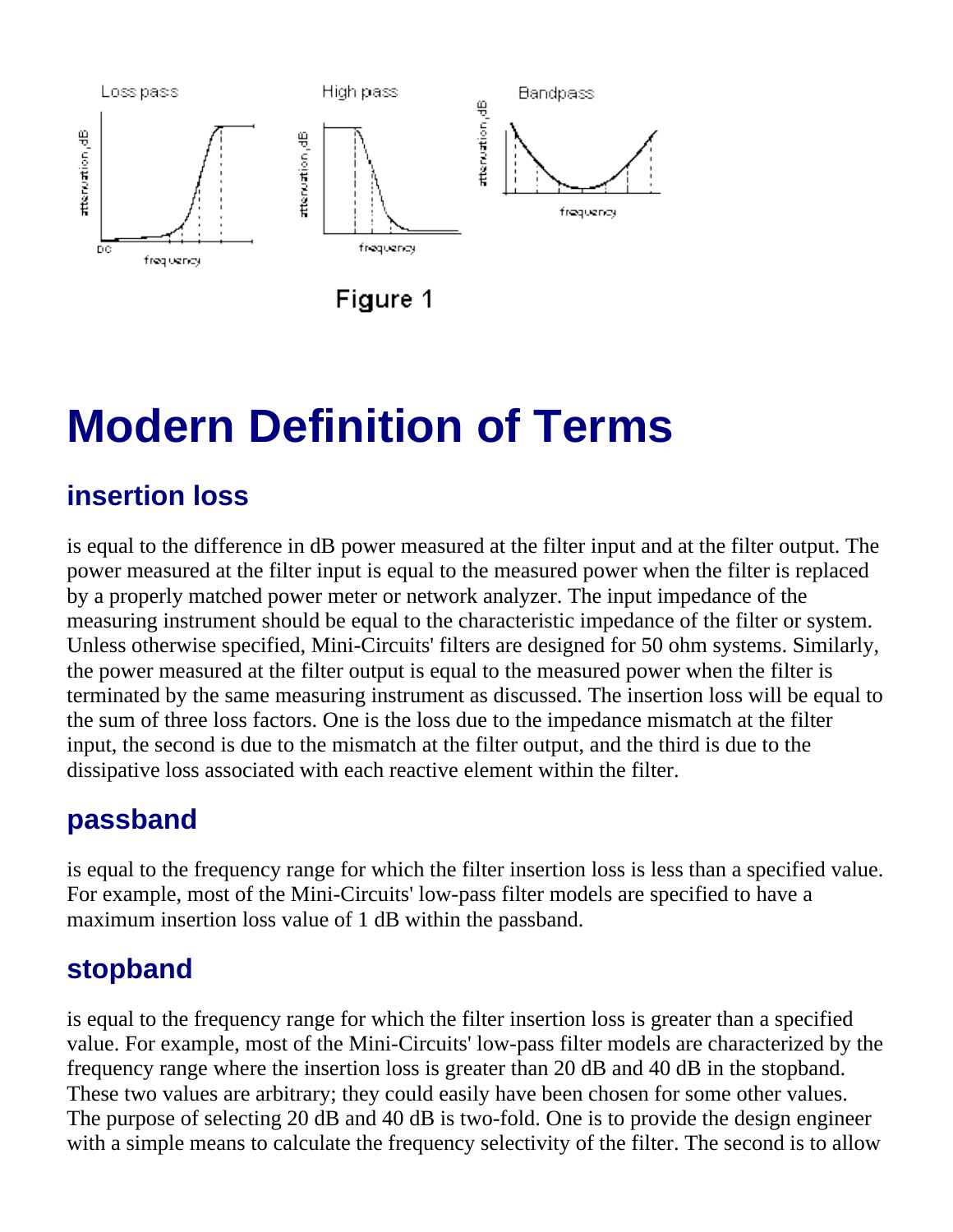a quick calculation of the suitability of the filter in a particular situation. Since 20 dB or 40 dB represent sufficient loss requirements in many systems, these values were chosen. The data in this handbook provides actual loss values as a function of frequency. For many Mini-Circuit filters the stopband losses can exceed 60 dB.

## cut-off frequency, f<sub>co</sub>

is the frequency at which the filter insertion loss is equal to 3 dB. It is a very convenient point for expressing the passband and stopband boundary points. In addition, it allows a convenient means to normalize the frequency response of a filter. For example, if the frequency of a low-pass filter response were divided by  $f_{\rm co}$  then the resulting response would be "normalized" to  $f_{\text{co}}$ . A typical normalized low-pass response is shown in figure 2. The normalized response allows the design engineer to quickly specify the filter needed to meet his system requirements. For example, considering the low-pass filter, the upper frequency range of the passband is equal to 0.9 times the cut-off frequency. If the passband requirement is DC to 225 MHz then  $f_{\text{co}}$ , equals 250 MHz. Similarly the stopband frequencies can be calculated.



### **vswr**

is a measure of the impedance looking into one port of the filter while the other filter port is terminated in its characteristic impedance, namely, 50 ohms. Many times, the impedance match is expressed in terms of return loss. The conversion between return loss and VSWR is easily attainable using the chart given in Section 0. Most of the filter models shown in this handbook are designed to present a good impedance match in the passband and a highly reflective impedance match in the stopband. Typically the VSWR in the center of the passband is better than 1.2 to 1 and the VSWR in the stopband is typically 18 to 1, very highly reflective. One very notable exception to this VSWR characteristic is the constant impedance band-pass filter series. In these models, both filter ports present a good impedance match in the passband and stopband. Return loss data over the entire frequency range is given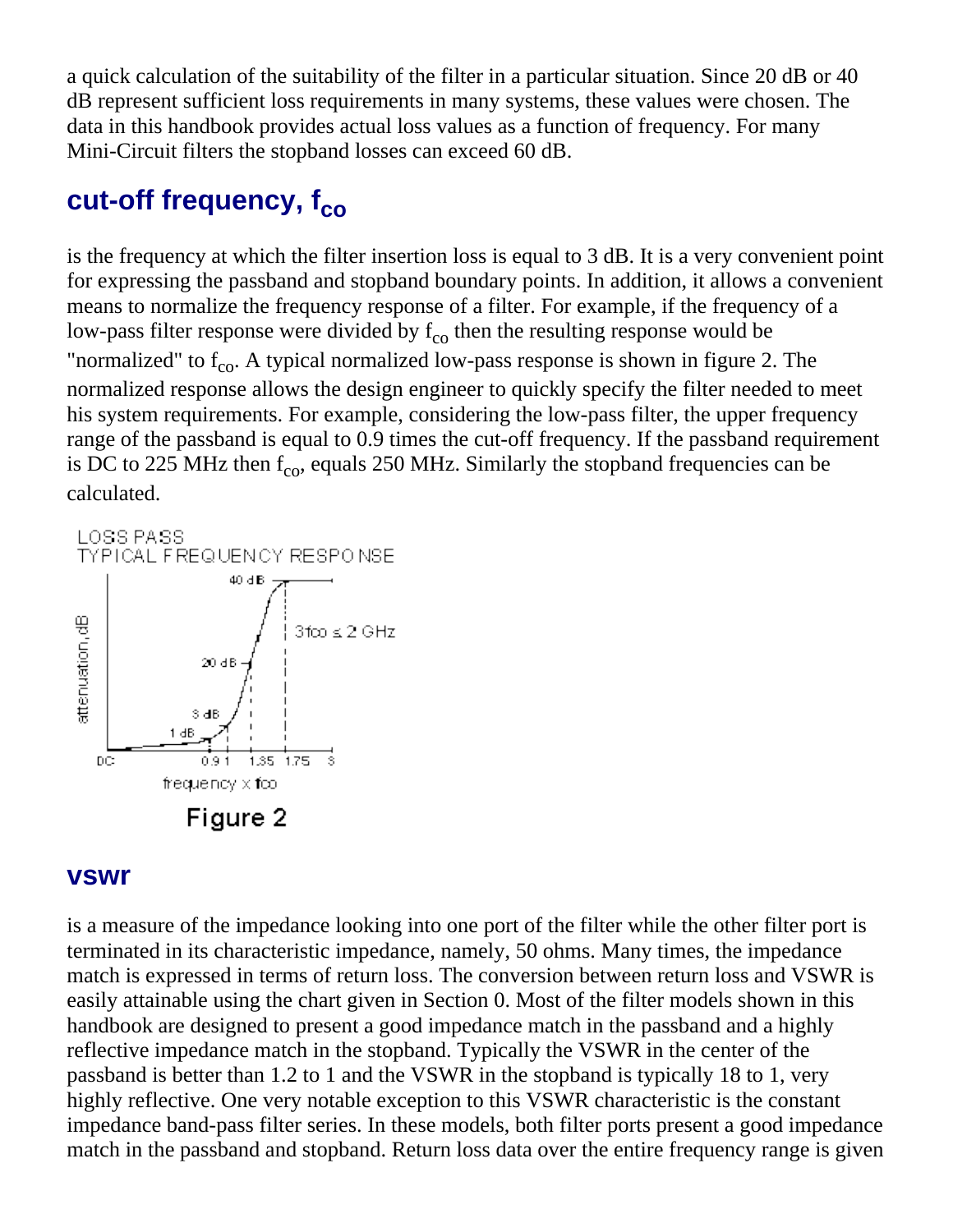in the CAPD pages.

### **center frequency**

is the frequency at which band-pass filters are geometrically centered. For example, if  $f_1$  and  $f_2$  represent the 3 dB frequency points of a band-pass filter, then the center frequency  $f_0$ , is calculated as follows:

$$
f_0^{\phantom{0}}=\sqrt{f_1^{\phantom{0}}\hspace{-0.05cm}\times\hspace{-0.05cm}f_2}
$$

When the bandwidth,  $f_2 - f_1$ , is a small percentage of the value of  $f_0$ , then  $f_0$ , the geometric mean between  $f_2$  and  $f_1$ , will approximately equal the arithmetic mean between  $f_2$  and  $f_1$ .

## **linear phase or flat time delay**

filters have the characteristic of enabling the signal at the filter output to have a constant phase difference for each fixed increment of frequency difference of the signal. Thus,

 $\triangle \Phi = \mathbf{K} \triangle \mathbf{f}$  where **K** is a constant.

Mini-Circuits' PBLP filter models utilize a Bessel-Thomson design to achieve the linear phase characteristic or flat time delay. This enables the transmission of various frequency components contained in a pulse waveform to be delayed by the same amount while traveling through the filter thus preserving the pulse wave shape.

## **group delay**

is the amount of time it takes for a signal having a finite time duration, such as a pulse, to pass through the filter. Ideally, all frequencies present in the signal should have the same time delay, so that the signal will not be distorted. In most types of filters this is not the case, and group delay defined as  $d\phi/df$  varies with frequency. For linear phase filters the group delay is constant. It is easy to compare the group delay between a linear phase PBLP low-pass filter and the high selectivity PLP low-pass filters given in the specifications. Referring to the data pages it is observed that the linear phase filters have a much lower and flatter value of group delay.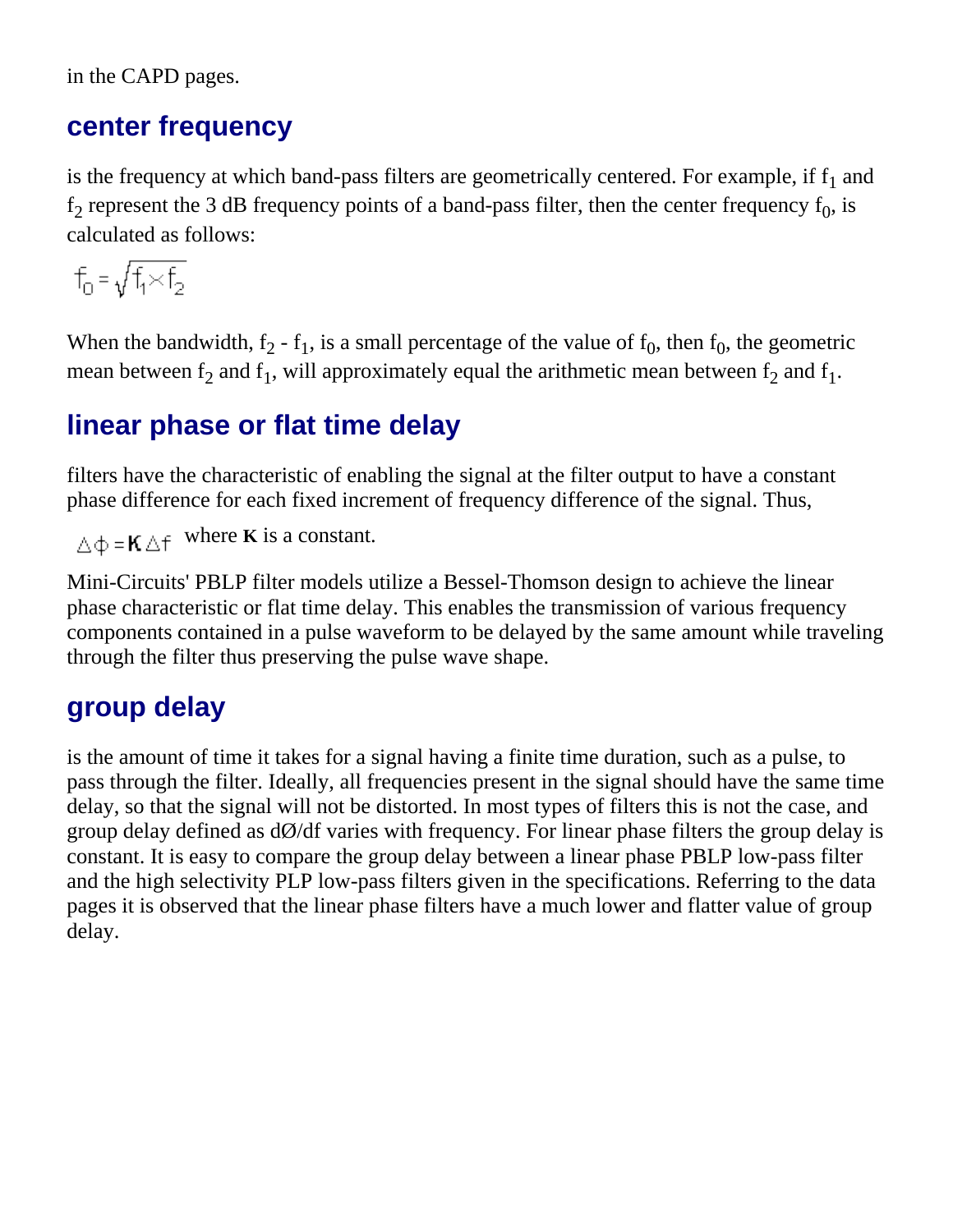## **Most Often Asked Questions**

### *Q. Is a filter a reciprocal device? Is it possible to interchange between input and output ports?*

**A.** Yes. Filter response is unaffected as long as the source and load impedances are the specified value.

### *Q. I intend to use an MCL 50-ohm filter in a 75-ohm system. What might be the consequences?*

**A.** The impedance mismatch will change the response. Pass-band ripple, stop-band rejection, and VSWR will be affected to a degree which depends upon the particular filter design.

### *Q. Does MCL offer surface-mount filters?*

**A.** We offer surface-mount filters in this Handbook and are continually developing new filters to meet customer requirements. If your requirements are not met by the filters listed, please call our Applications Engineers.

### *Q. How does temperature influence filter performance?*

**A.** Our filters are designed to operate from -55° to 100°C and meet our specifications over this full temperature range. There may be slight variations from room temperature performance.

### *Q. Can I cascade a low-pass filter with a high-pass filter to achieve band-pass performance'?*

**A.** Yes, if their passbands overlap enough to avoid interaction of their skirt responses, which could increase the combined insertion loss. As a guide, select the two filters so that the resulting bandpass has at least 5 percent bandwidth at 1 dB insertion loss.

### *Q. How can I calculate a filter's rejection in the stopband?*

**A.** Refer to the CAPD page in this handbook which shows data or a graph for a filter in the same series as the filter you need. If the cutoffs are not the same, scale all frequencies in the CAPD by the ratio of the cutoff frequency of your filter to the cutoff frequency of the filters whose data are listed.

### *Q. I have a 130 MHz crystal oscillator and I would like to reduce the harmonics at its output. Which 50 ohm filter series would you recommend?*

**A.** In order to avoid frequency pulling of the oscillator and the generation of internal products, it is recommended that a matched broad band impedance be connected to the oscillator output. Although, Mini-Circuits' constant impedance filters would satisfy this criteria, they would not provide sufficient selectivity to substantially reduce the harmonics of the oscillator fundamental frequency output signal.